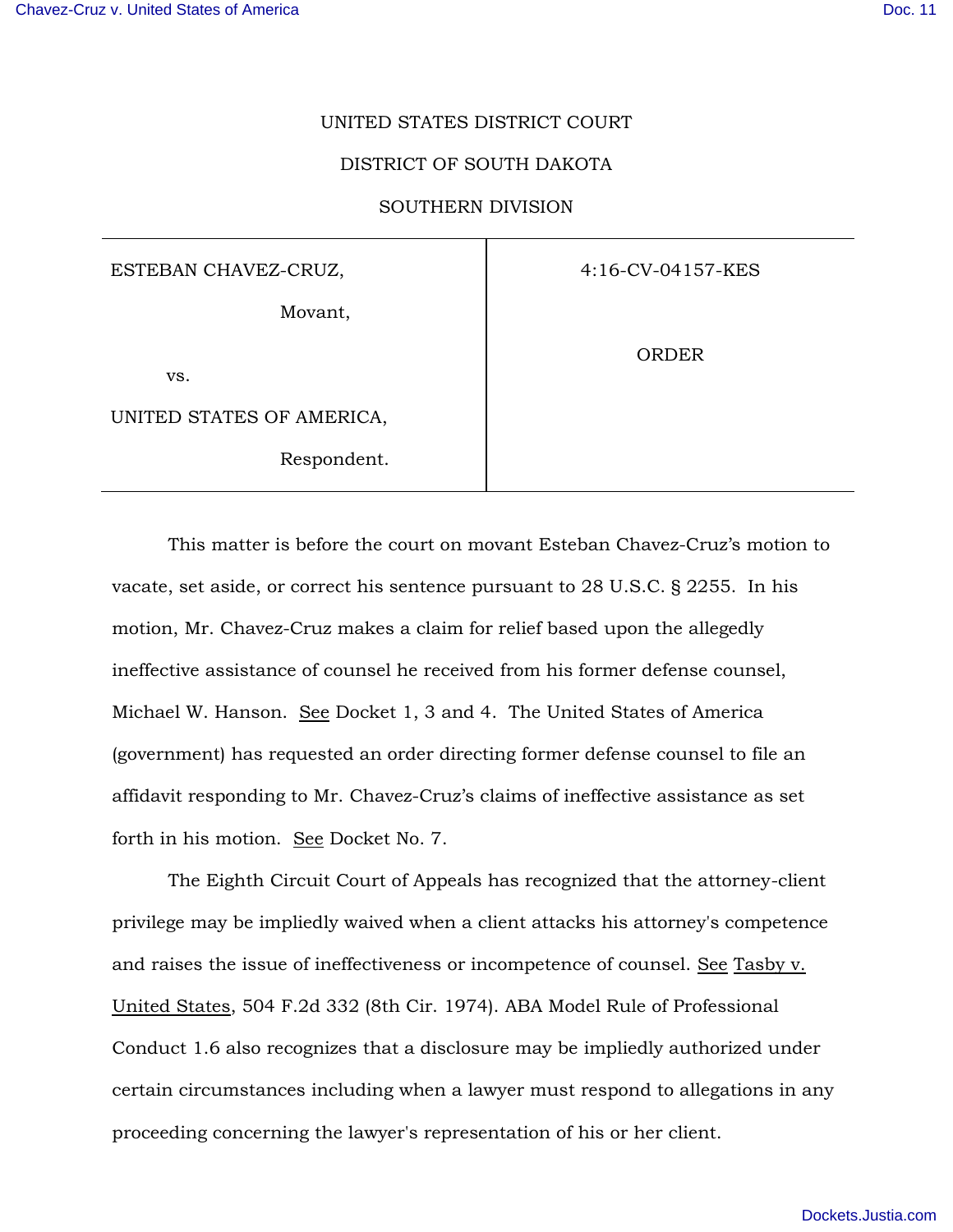The American Bar Association, however, has issued an opinion advising that former counsel confronted with a client making ineffective assistance of counsel claims, consistent with their ethical obligations (1) may not disclose information imparted to him or her in confidence without first obtaining the informed consent of the former client; and (2) may only disclose such information in "courtsupervised testimony." ABA Comm. on Eth. and Prof'l Responsibility, Formal Op. 10-456 (July 14, 2010).

In consideration of the allegations set forth in Mr. Chavez-Cruz's motion under 28 U.S.C. § 2255, this court has determined that the government cannot respond to the allegations of ineffective assistance of counsel without attorney Michael W. Hanson responding by affidavit to the specific allegations in the motion concerning his representation of Mr. Chavez-Cruz. If Mr. Chavez-Cruz opposes the waiver of the attorney-client privilege as it relates to the specific allegations in his motion under 28 U.S.C. § 2255, those allegations will be stricken from his motion under 28 U.S.C. § 2255. Accordingly,

## IT IS HEREBY ORDERED:

- 1. The government's motion (Docket No. 7) directing former defense counsel to respond is granted as follows:
	- A. That the clerk shall send this order and the attached attorneyclient privilege waiver form to Mr. Chavez-Cruz;
	- B. That if the attorney-client privilege waiver form is not signed and returned to the clerk for filing within 21 days, the allegations of ineffective assistance of counsel will be stricken from Mr. Chavez-Cruz's motion under 28 U.S.C. § 2255;

2